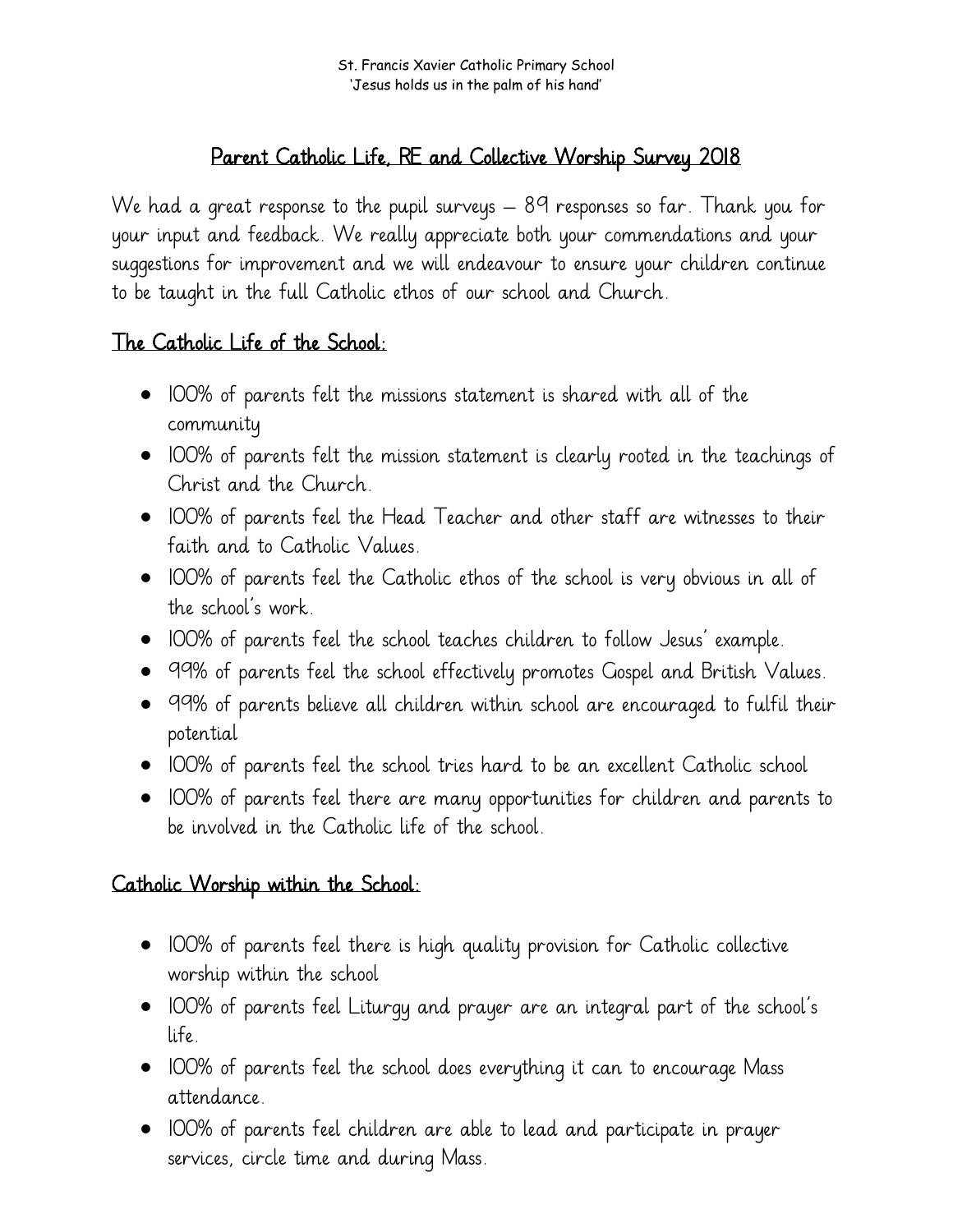#### St. Francis Xavier Catholic Primary School 'Jesus holds us in the palm of his hand'

#### Religious Education throughout the School:

- 99% of parents feel there are many opportunities for other faiths and religious education
- 99% of parents feel their children enjoy their R.E lessons
- 100% of parents feel the quality of R.E teaching is high within the school.

### Parental Comments:

### What you feel we do well within school:

- We create a good family environment
- Good community spirit
- Great teachers and focus on Catholic Values
- **•** Reqular assemblies
- Experience of holy Communion very special
- High standards in respecting on another
- Very inclusive
- As a Catholic school we provide an excellent focus of faith to children
- The balance of Catholic teaching with the educational needs of the children
- Encouragement and respect of others. Teaching the children how to become better human beings.
- $\bullet$  Instilling in the children making the right choices and doing the right things
- Staff carry themselves professional
- All staff at St Francis are very approachable and kind, ready to help and answer any questions.
- Encouraging children to practise their faith
- $\bullet$  Involve children with Mass, multi-faith weeks and R.E lessons
- Encourage manners and politeness from a young age.
- Celebrating important dates on the religious calendar
- The school teaches children to follow Jesus' example and catholic values
- The Catholic spirit which is present in the school at all times
- Teaching the children wat being Catholic is all about
- Prayer and faith are central to all aspects of school life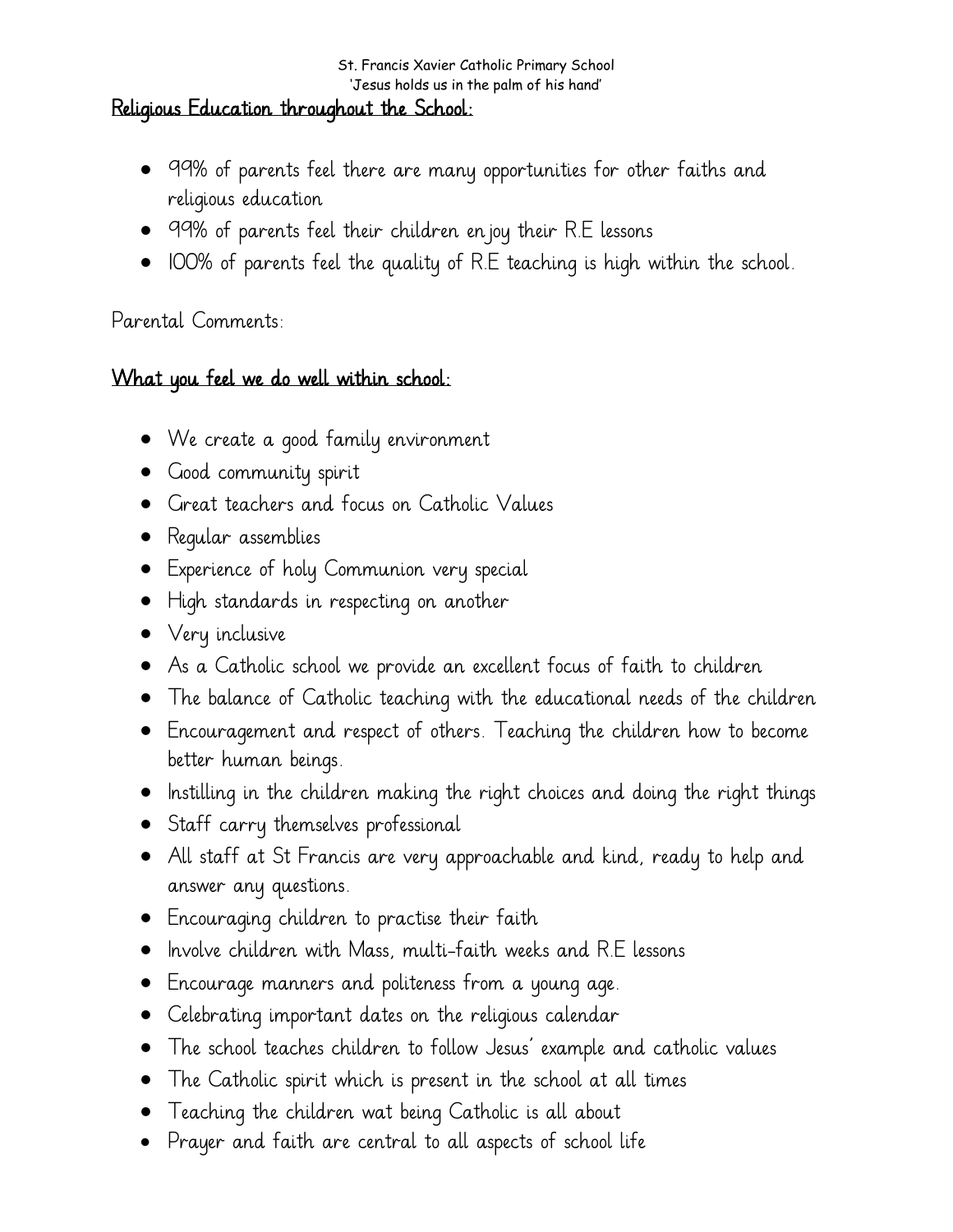### What you feel we could do better:

There were lots of positive comment made about we do well as a catholic school as well as some suggestions about what you feel that we could do better. In this response we are focussing on the responses linked to us being a better Catholic school:

• More teaching about other faiths

# School's response:

As a Catholic school our mission to help teach and nurture the formation of our pupils in the Catholic faith. We do so whilst always being inclusive, respectful and supportive of the beliefs of our non-Catholic families. Every year in the summer term we hold a special 'Other Faiths' celebration week which includes learning about other faiths and visiting their places of worship. Throughout the year we also teach about key festivals and celebrations in other religions, for example Diwali. Our curriculum RE time is provided to teach about the Catholic faith and we cannot use this time to teach about other faiths, however if you have any ideas about how you feel we could enhance our teaching about other faiths please come into school and discuss these with us.

 Timings of parish-led Sacramental parent workshops to be at the end of the school day, not later in the evening

### School's response:

It is always difficult to time meetings for parents as some parents prefer evening meetings that they can attend after work whilst other parents prefer meetings straight after school. Parish meetings are not scheduled by school and are at times when the parish catechists and Fr Joseph can attend. The timings of the meetings do suit many parents.

We do hold a lot of our school meetings straight after school to save parents having to come back to school later in the evening (though this does not suit all parents.) I will speak with Fr Joseph and see if there is a possibility of holding some of his future meetings straight after school and some later in the evening so that it is not the same parents being inconvenienced every time.